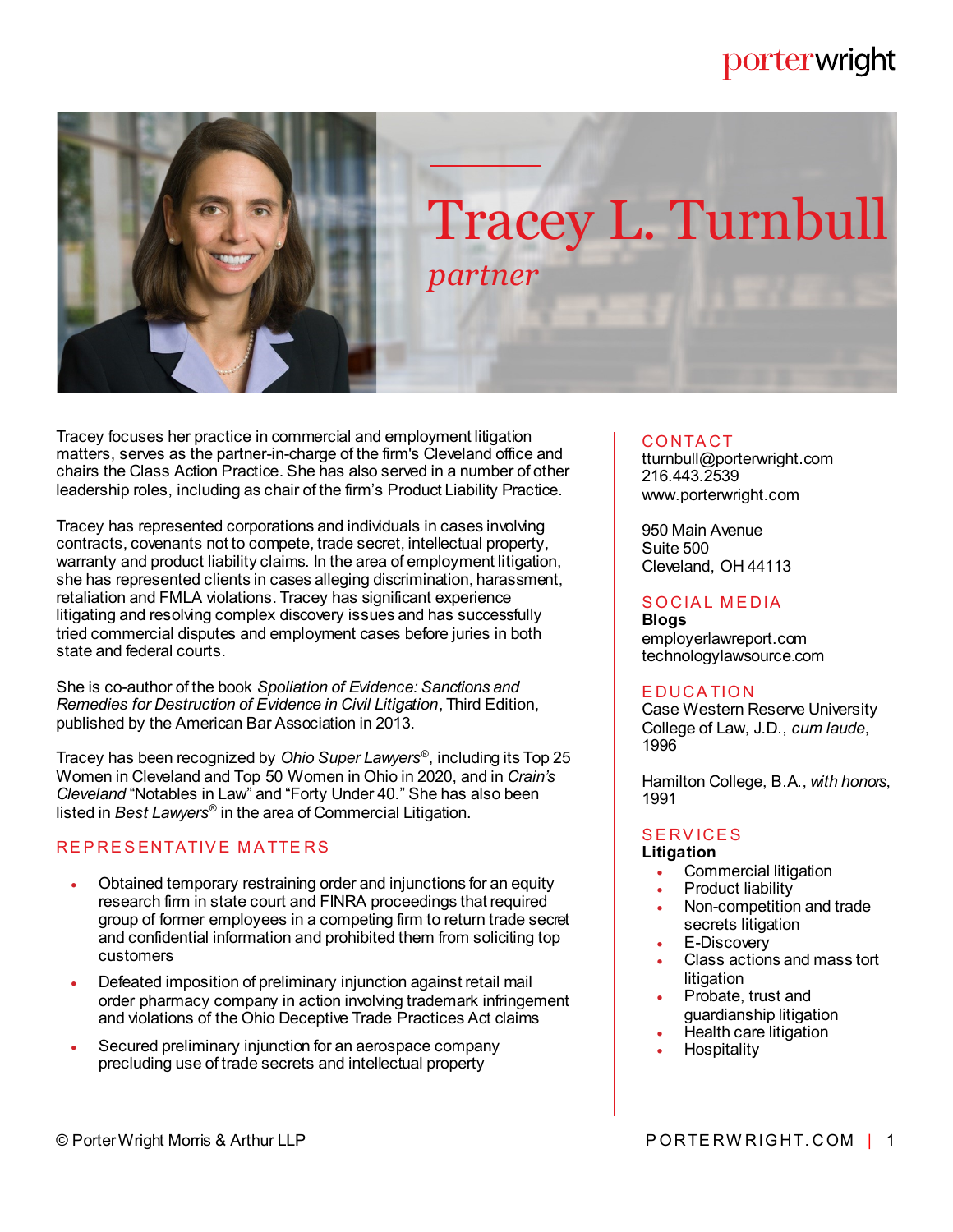- Received directed verdict for global insurance company on claims of securities law violation, vicarious liability, fraud and negligence in a case involving a viatical investment
- Obtained unanimous defense verdict for a telecommunications company in action involving claims of sexual harassment and retaliation
- Obtained summary judgment and successfully argued appeal for manufacturer in employment action involving claims of discrimination and negligent retention
- Obtained summary judgment and successfully argued appeal for recreational vehicle manufacturer in a product liability action

## **BAR ADMISSIONS**

- Ohio
- U.S. Court of Appeals for the Sixth Circuit
- U.S. Court of Appeals for the Seventh Circuit
- U.S. District Court for the Northern District of Ohio
- U.S. District Court for the Southern District of Ohio

### **PRESENTATIONS**

- "Flash Update: Recent Decisions from Federal Courts," Porter Wright Employment Relations Seminar, Sept. 20, 2019
- "Is Your Case Special? The Use of Special Masters in Class Actions and Multidistrict Litigation," DRI Business Litigation Super Conference, May 10, 2019
- "When There's Something Strange: Case Law Update," Porter Wright Employment Relations Seminar, Oct. 12, 2017
- . "The Scouting Report: Case Law Update," Porter Wright Employment Relations Seminar, Oct. 5, 2016
- . "The Good, the Bad, and the Ugly: Social Media in Litigation and Employment Compliance Issues," Defense Research Institute Corporate Counsel Committee C3 Program, February 2015
- . "The Latest in Spoliation of Evidence," Association of Corporate Counsel America, Northern Ohio Chapter, November 2014
- "Walking the Tightrope: A Review to Help You Keep Your HR Balance," Porter Wright Employee Relations Seminar, Oct. 23, 2014
- "Keeping Pace: Learn the Latest in Employment Law," Porter Wright Employee Relations Seminar, April 29, 2014
- "Spoliation of Evidence: Records, Risks, Remedies, and Resolution," Porter Wright Annual Ethics & Trends in Litigation Seminar, Dec. 4, 2013
- "Professionalism: Developments in Spoliation of Evidence," Association of Corporate Counsel America, Northern Ohio Chapter, November 2013
- "Ghosts, Goblins and Ghouls: Data and Devices That Never Stop Giving," Porter Wright Employment Relations Seminar, Oct. 8, 2013

# porterwright

#### SERVICES (CONTINUED) **Labor & Employment**

- Employment litigation
- Trade secret protection and non-competition
- Workplace privacy and technology
- **Hospitality**

#### **Tax, Estate Planning & Personal Wealth**

 Probate, trust and guardianship litigation

#### **Cannabis**

# **Business Growth & Operation**

Hospitality

## **Entrepreneurship & Startups**

• Hospitality

#### **Real Estate**

**Hospitality**